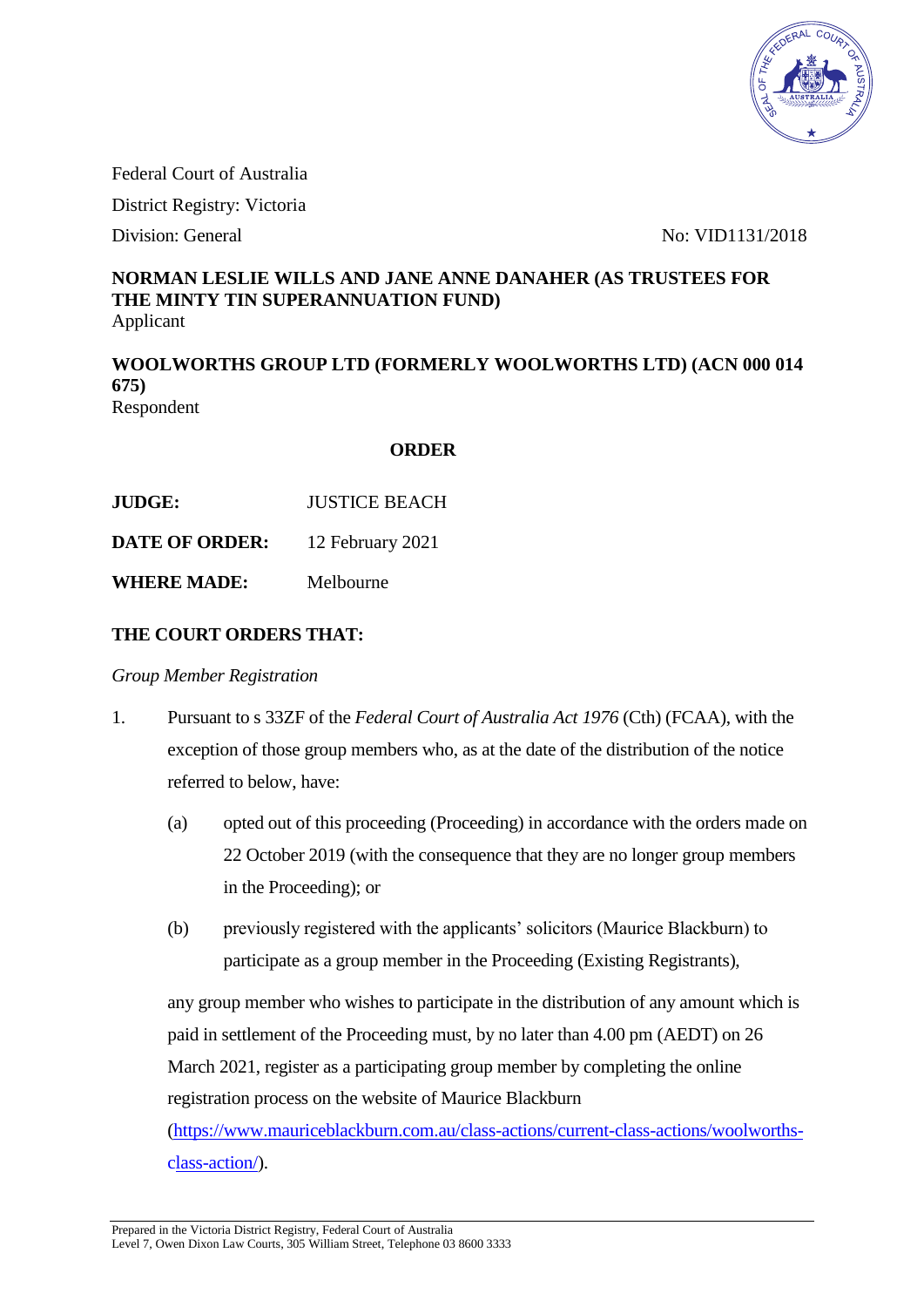

#### *Notice to Group Members*

- 2. Pursuant to ss 33X and 33Y(2) of the FCAA, the form and content of:
	- (a) the notice set out in Annexure A to these orders (Notice); and
	- (b) the text set out in Annexure B to these orders (Website Text),

 is approved as the notice that must be given to group members under s 33X of the FCAA in respect of the application by the applicants under s 33V of the FCAA for approval of the proposed settlement of the Proceeding (Section 33V Application).

#### *Timing and Mode of Distribution of Notice and Website Text*

- 3. Pursuant to s 33Y(3) of the FCAA, on or before 26 February 2021 the Notice and Website Text is to be given to each group member in accordance with the following procedure:
	- (a) the respondent shall provide to Link Market Services Ltd (Link) details of all persons recorded on the respondent's share register (Share Register) who entered into a contract to acquire an interest in ordinary shares of the respondent between 29 August 2014 and 5 May 2015 (inclusive);
	- (b) in respect of those persons referred to in (a) above who have an email address recorded on the Share Register, the respondent shall cause Link to send the Notice by email to that email address;
	- (c) in respect of those persons referred to in (a) above who do not have an email address recorded on the Share Register, but do have a postal address recorded on the Share Register, the respondent shall cause Link to send the Notice by prepaid ordinary post to that postal address; and
	- (d) Maurice Blackburn shall cause the Website Text to be placed on its website [\(https://www.mauriceblackburn.com.au/class-actions/current-class](https://www.mauriceblackburn.com.au/class-actions/current-class-)  actions/woolworths-class-action), together with a copy of:
		- (i) the Notice;
		- (ii) the Notice of Objection referred to in order 9 below;
		- (iii) the Further Amended Originating Application dated 25 May 2020;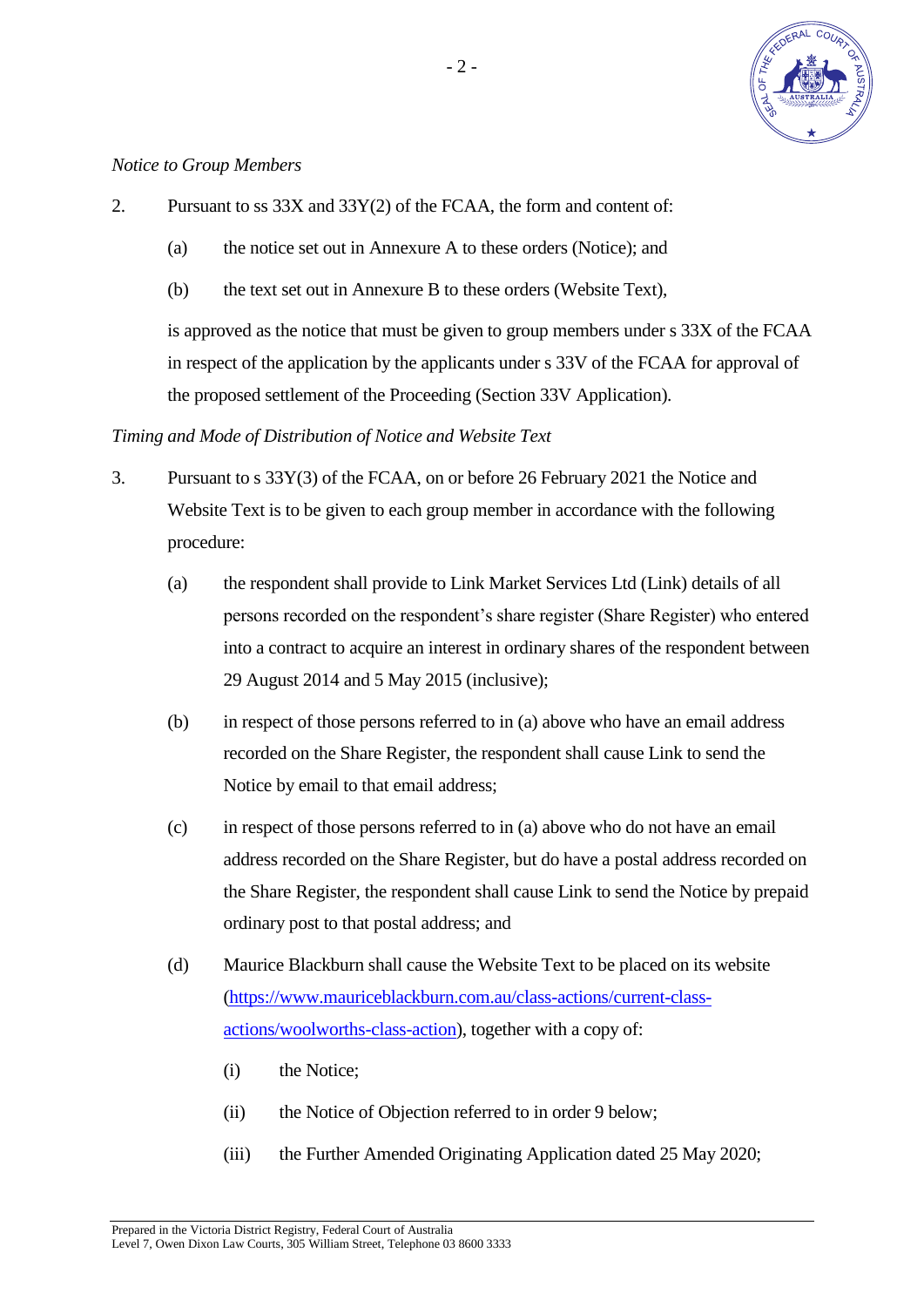

- (iv) the Further Amended Statement of Claim dated 25 May 2020;
- (v) the Defence to the Further Amended Statement of Claim dated 3 July 2020;
- (vi) the applicants' proposed Settlement Distribution Scheme (but excluding the applicants' proposed Loss Assessment Formula); and
- (vii) these orders,

 (and shall cause such materials to remain continuously so displayed or available on its website up to and including the final hearing and determination of the Section 33V Application).

- 4. To the extent that Link receives notice of a delivery failure in relation to any email sent to a person referred to in order 3 (b) above, the respondent shall cause Link to send the Notice by prepaid ordinary post to the postal address (if any) recorded on the Share Register for that person within three (3) business days of receiving that delivery failure notice.
- 5. The costs charged by Link in connection with the giving of the Notice to group members shall be paid in the first instance by the applicants, but otherwise the costs of and incidental to the procedure set out above (including, for the avoidance of doubt, answering enquiries by group members and members of the public in relation to the Notice and/or the Website Text) shall be costs in the Proceeding.
- 6. The Notice, the Website Text and/or the Notice of Objection (referred to in order 9 below) may be amended by Maurice Blackburn before they are emailed, posted or displayed in order to correct any website or email address or telephone number or other non-substantive, typesetting or typographical error.
- 7. Pursuant to s 33ZF of the FCAA, any person (other than an Existing Registrant) who is a group member in the Proceeding and who, following distribution of the Notice in accordance with the procedure set out above, does not register to participate in the distribution in accordance with order 1 above, shall remain a group member for all purposes, and will be bound by the proposed settlement of the Proceeding if approved, but shall not, subject to any further order, be entitled to receive a distribution from any amount paid in settlement of the Proceeding.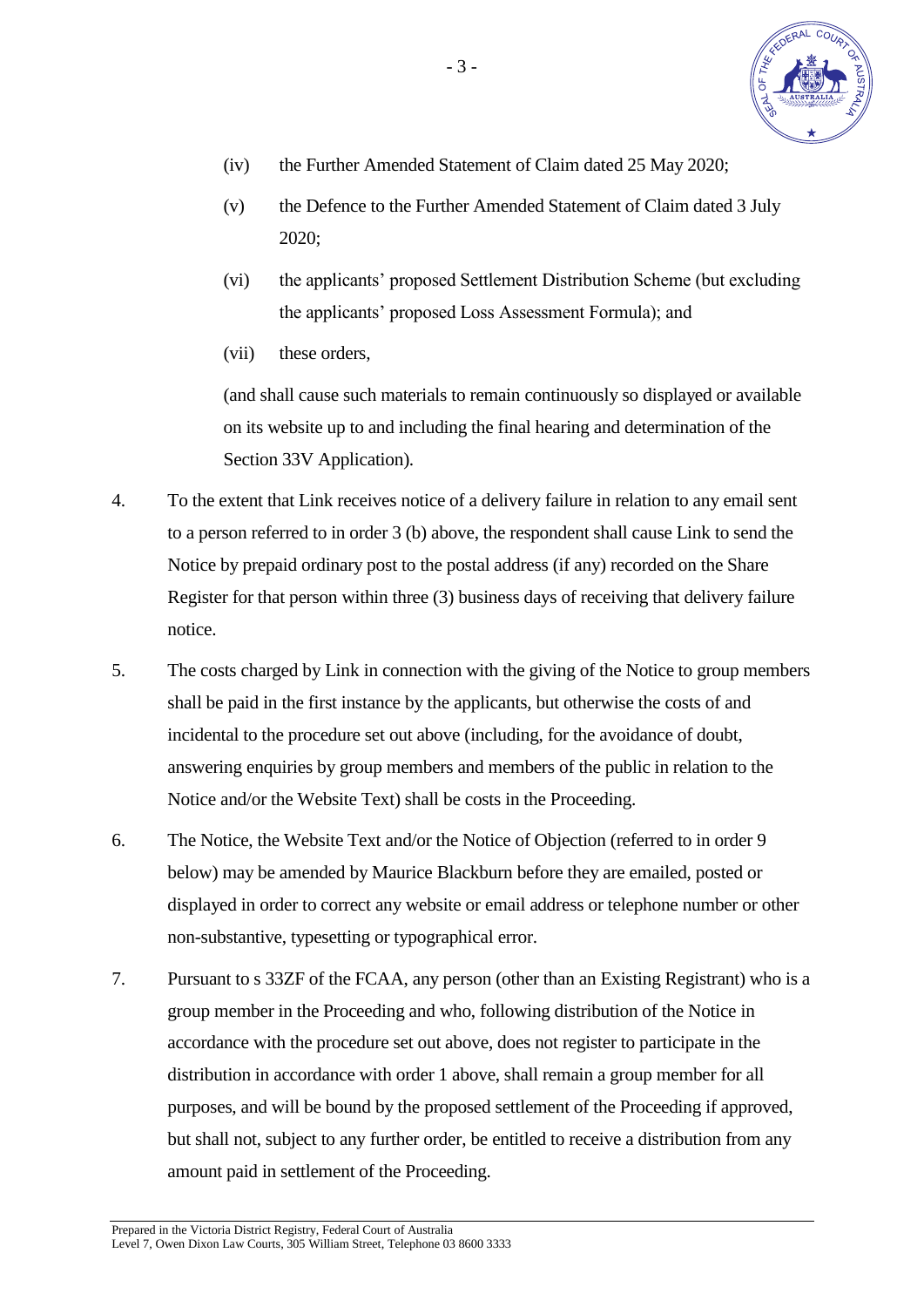

# *Provision of Group Member Information to Respondent's Insurer*

- 8. Pursuant to s 33ZF of the FCAA, Maurice Blackburn shall, on a confidential basis, disclose the following to Ms Naomi Lin of Allianz Global Corporate & Specialty (a division of Allianz Australia Insurance Ltd) and Ms Kathryn Kenealy of Zurich Australian Insurance Ltd in accordance with cl 2.5 of the Settlement Deed dated 29 January 2021, being annexure 'SMF-1' to the affidavit of Steven Mark Foale affirmed on 10 February 2021:
	- (a) within seven (7) days of the date of this order, information in its possession concerning the details of the Existing Registrants;
	- (b) by 2 April 2021, information in its possession concerning the details of any group member, other than Existing Registrants, who wishes to participate in the proposed settlement of the Proceeding and who has registered in accordance with order 1 above.

# *Directions for Section 33V Application*

- 9. On or before 26 March 2021, any group member who wishes to oppose any aspect of the proposed settlement of the Proceeding shall submit a completed Notice of Objection to Proposed Settlement in the form of Annexure C to these orders (Notice of Objection) by sending it by email to:
	- (a) the Federal Court Registry at vicreg@fedcourt.gov.au; and
	- (b) Maurice Blackburn at Woolworths@mauriceblackburn.com.au.
- 10. If the parties' solicitors receive a notice which purports to be a Notice of Objection, they shall provide such notice to the Court within two (2) business days of receipt, and such a notice shall be treated as a Notice of Objection received by the Court at the time it was received by the solicitors.
- 11. The parties' solicitors have leave to inspect the Court file and to copy any Notices of Objection filed with the Court.
- 12. On or before 9 April 2021, the applicants' solicitors shall provide to the respondent's solicitors a copy of any documents received by them pursuant to orders 9 and 10 above.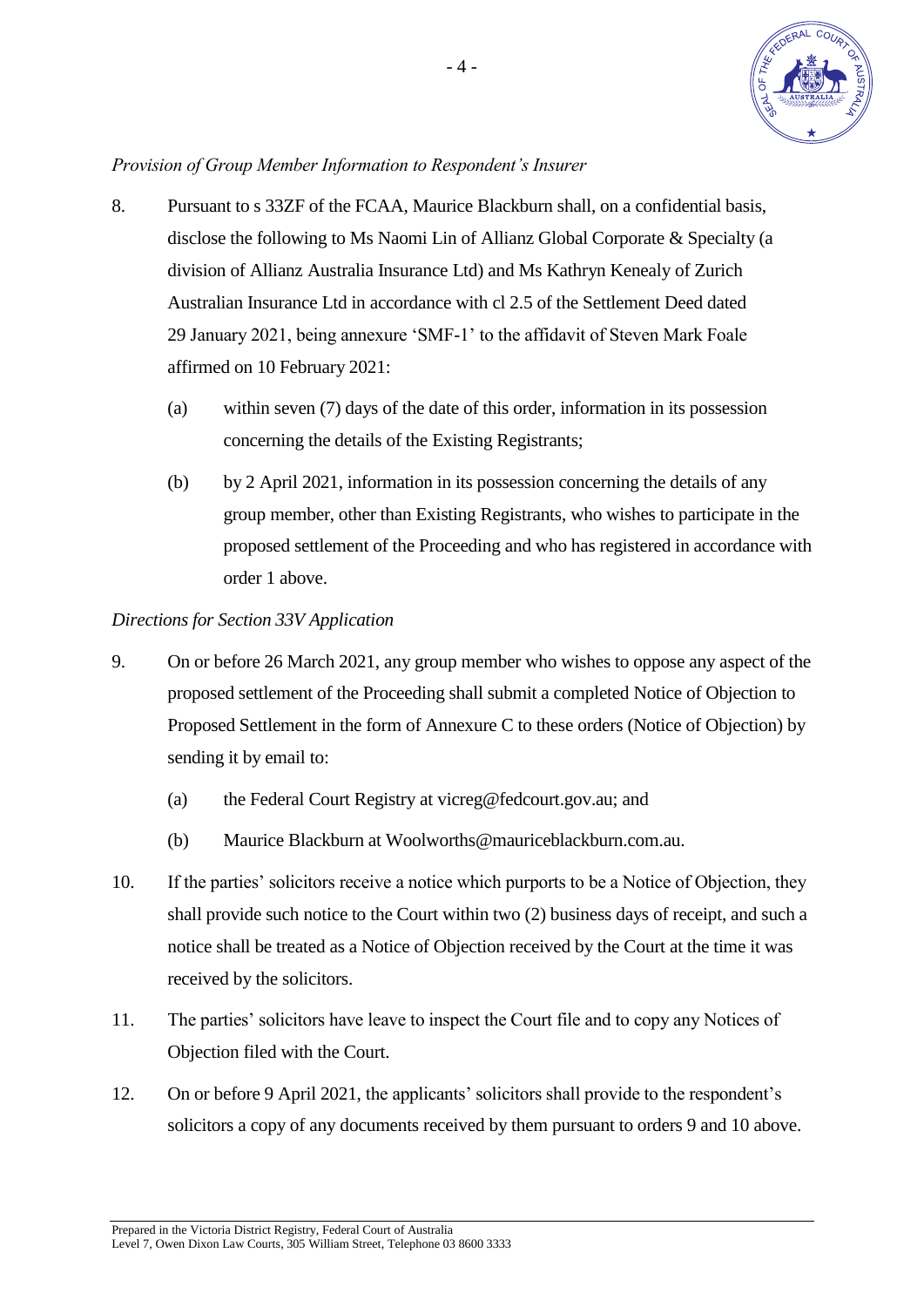

- 13. Save for any affidavit or written submissions in respect of which confidentiality orders will be sought (Confidential Affidavit and Confidential Submissions respectively), on or before 16 April 2021 the applicants and the respondent shall file and serve any affidavit(s) and written submissions on which they respectively propose to rely in support of the Section 33V Application.
- 14. In relation to any Confidential Affidavit and/or Confidential Submissions on which the applicants propose to rely in support of the Section 33V Application, they are directed to provide, on or before 16 April 2021, to the Associate of the Honourable Justice Beach, the original and one copy of the Confidential Affidavit and/or Confidential Submissions in an envelope marked with the details of the Proceeding and a notation that it is a "Confidential [Affidavit or Submissions] for Purposes of Section 33V Application".
- 15. The applicants and Maurice Blackburn have leave to file lay and expert evidence in support of their claim for payment of legal costs out of the proposed settlement sum with any such lay and expert evidence to be filed and served on or before 16 April 2021.
- 16. The balance of this interlocutory application, being the Section 33V Application, be listed for hearing at 10.15 am on 23 April 2021.

# *Liberty to Apply*

17. The parties have liberty to apply on 3 days' notice.

Date that entry is stamped: 12 February 2021

Sia Lagos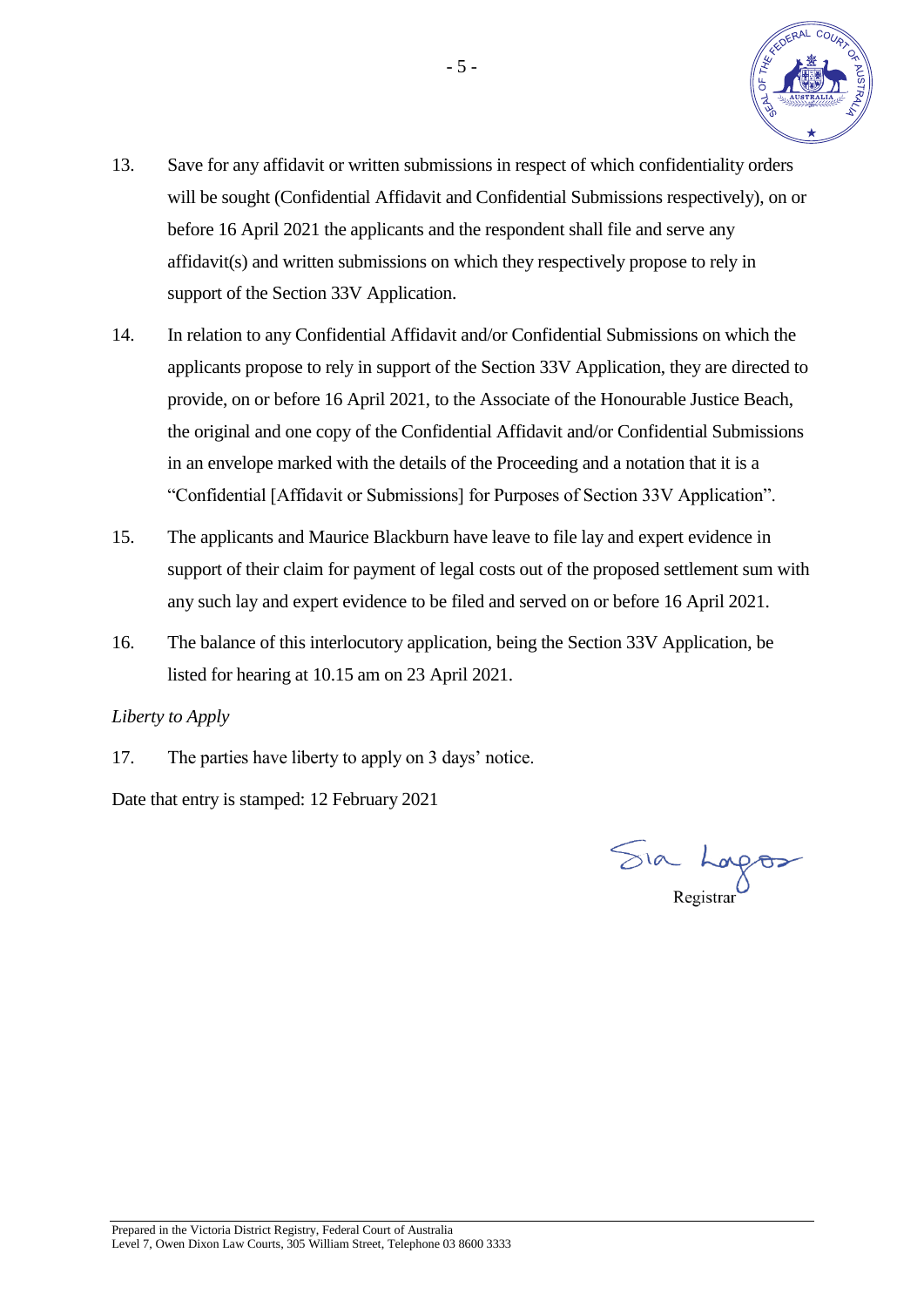

# **ANNEXURE A**

# **[Registration and Settlement Approval Notice to Group Members] REGISTRATION AND SETTLEMENT APPROVAL NOTICE FEDERAL COURT OF AUSTRALIA WOOLWORTHS CLASS ACTION**  *Wills & Anor v Woolworths Group Ltd*  **(VID 1131 of 2018) PLEASE READ THIS NOTICE CAREFULLY**

*This notice is provided pursuant to orders made by the Federal Court of Australia on 12* 

*February 2021. It contains important information about the proposed settlement of a class action brought on behalf of persons who entered into a contract to acquire an interest in ordinary shares of Woolworths Group Ltd (formerly Woolworths Ltd) (ASX:WOW) (Woolworths) during the period 29 August 2014 to 5 May 2015 (inclusive). You should read this notice carefully, as your legal rights may be affected by the proposed settlement.* 

- 1. A class action has been commenced in the Federal Court of Australia against Woolworths by Norman Leslie Wills and Jane Anne Danaher as trustees for the Minty Tin Superannuation Fund on behalf of all persons who (save for some limited exceptions):
	- (a) entered into a contract to acquire an interest in ordinary shares in Woolworths during the period 29 August 2014 to 5 May 2015 (inclusive); and
	- (b) suffered loss or damage by, or which resulted from, the conduct of Woolworths alleged in the class action,

# (**Woolworths Class Action**).

- 2. You have received this notice because you have been identified as someone who may satisfy the above criteria, and may therefore be one of the group members on whose behalf the Woolworths Class Action has been commenced. If you do not satisfy the above criteria, you may ignore this notice. If you do satisfy the above criteria, you should read this notice carefully.
- 3. The parties to the Woolworths Class Action have agreed to a proposed settlement of the action, under which Woolworths will pay (without admission of liability) a total of **\$44.5 million** (inclusive of costs and interest) in full and final settlement of the claims of group members in the class action. The settlement must first be approved by the Federal Court as being fair and reasonable before it is binding on group members. If approved, after deduction of certain amounts in respect of the legal and funding costs associated with the conduct of the class action, the balance of that amount will be distributed to group members who register to receive money under the settlement on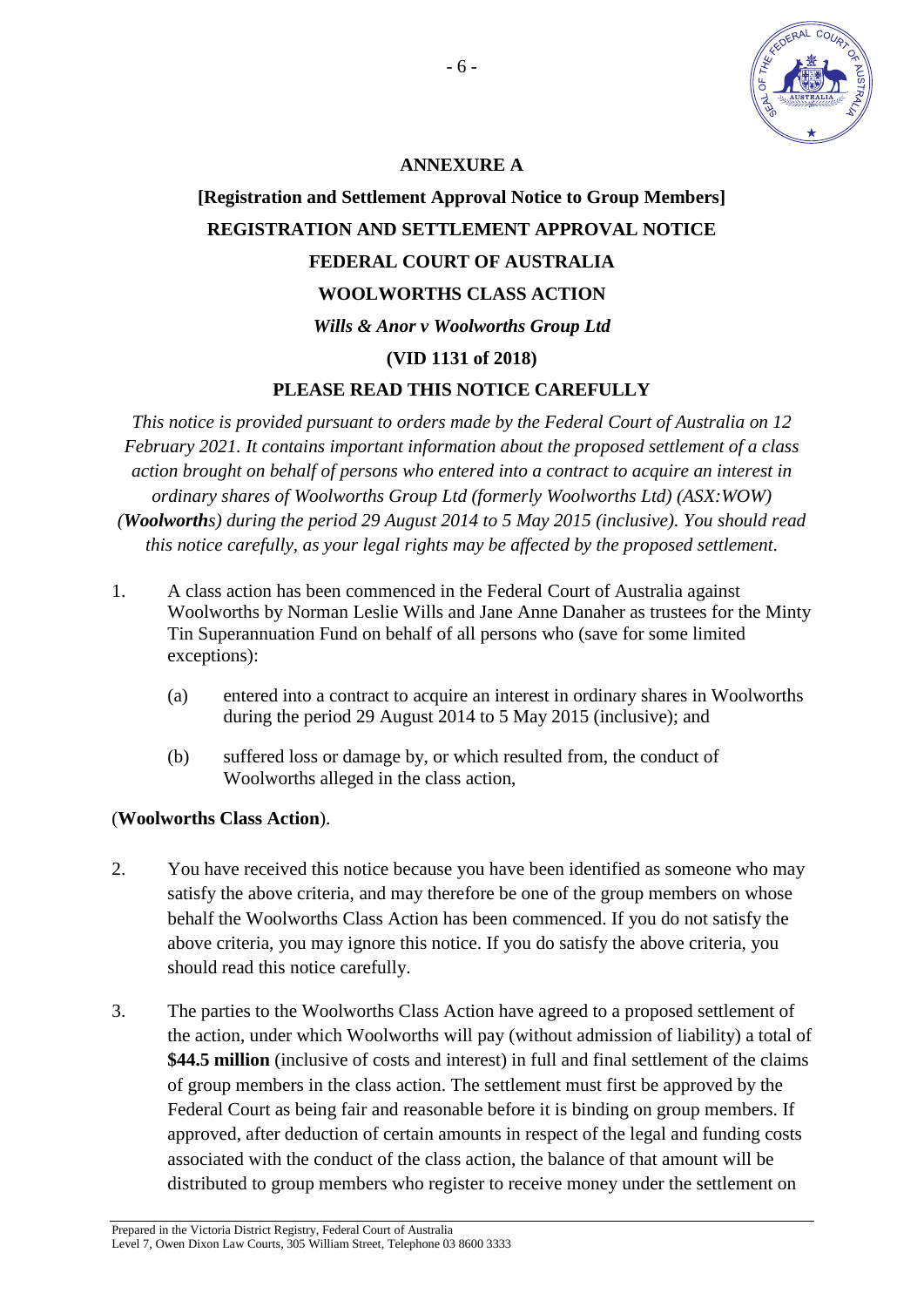

 or before 26 March 2021. If you want to receive any money under the settlement, you must register by 26 March 2021 unless you have already registered. If you want to object to the proposed settlement (i.e. argue that the Court should not approve it), you must do so by 26 March 2021.

- 4. The purpose of this notice is to advise group members of the proposed settlement of the Woolworths Class Action, and how it may affect their rights. Further detailed information is contained on the website of Maurice Blackburn [\(https://www.mauriceblackburn.com.au/class-actions/current-class](https://www.mauriceblackburn.com.au/class-actions/current-class-%09actions/woolworths-)  [actions/woolworths-c](https://www.mauriceblackburn.com.au/class-actions/current-class-%09actions/woolworths-)lass-action/), and you are encouraged to read that information.
- 5. The proposed settlement of the Woolworths Class Action, and the steps (if any) which group members may wish to take in response to this notice, will differ depending on their particular circumstances as summarised below:
	- (a) *Registered Group Members***:** Group members who have previously registered with Maurice Blackburn to participate in the Woolworths Class Action need not do anything in response to this notice (unless they wish to object to the proposed settlement, in which case they may submit a 'Notice of Objection to Proposed Settlement' in accordance with the instructions on Maurice Blackburn's website). Group members who have previously registered with Maurice Blackburn will be entitled to participate in the proposed settlement of the class action, and to receive a distribution from the settlement sum, in the event that the proposed settlement is ultimately approved by the Court (and provided they otherwise qualify) – they need not, and should not, re-register with Maurice Blackburn, as their existing registration remains valid.
	- (b) *Unregistered Group Members***:** Group members who have not previously registered with Maurice Blackburn may do three things:
		- **Option A:** Register to participate in the proposed settlement of theWoolworths Class Action by **4.00 pm (AEDT) on 26 March 2021** (in which case, you may be entitled to receive a distribution from the proposed settlement of the class action, in the event that it is ultimately approved by the Court, and provided you otherwise qualify).
		- **Option B:** Do nothing (in which case, if the proposed settlement of the Woolworths Class Action is approved by the Court, you will not be entitled to receive a distribution from the settlement sum. You will, however, still be bound by the settlement and claims you may have against Woolworths will be extinguished.
		- **Option C:** Group members may (in addition to Option A or Option B) object to the proposed settlement of the Woolworths Class Action. If you want to object to the settlement, but nevertheless participate in the settlement in the event that your objection is overruled and the settlement is approved, you should follow both Option A and Option C together.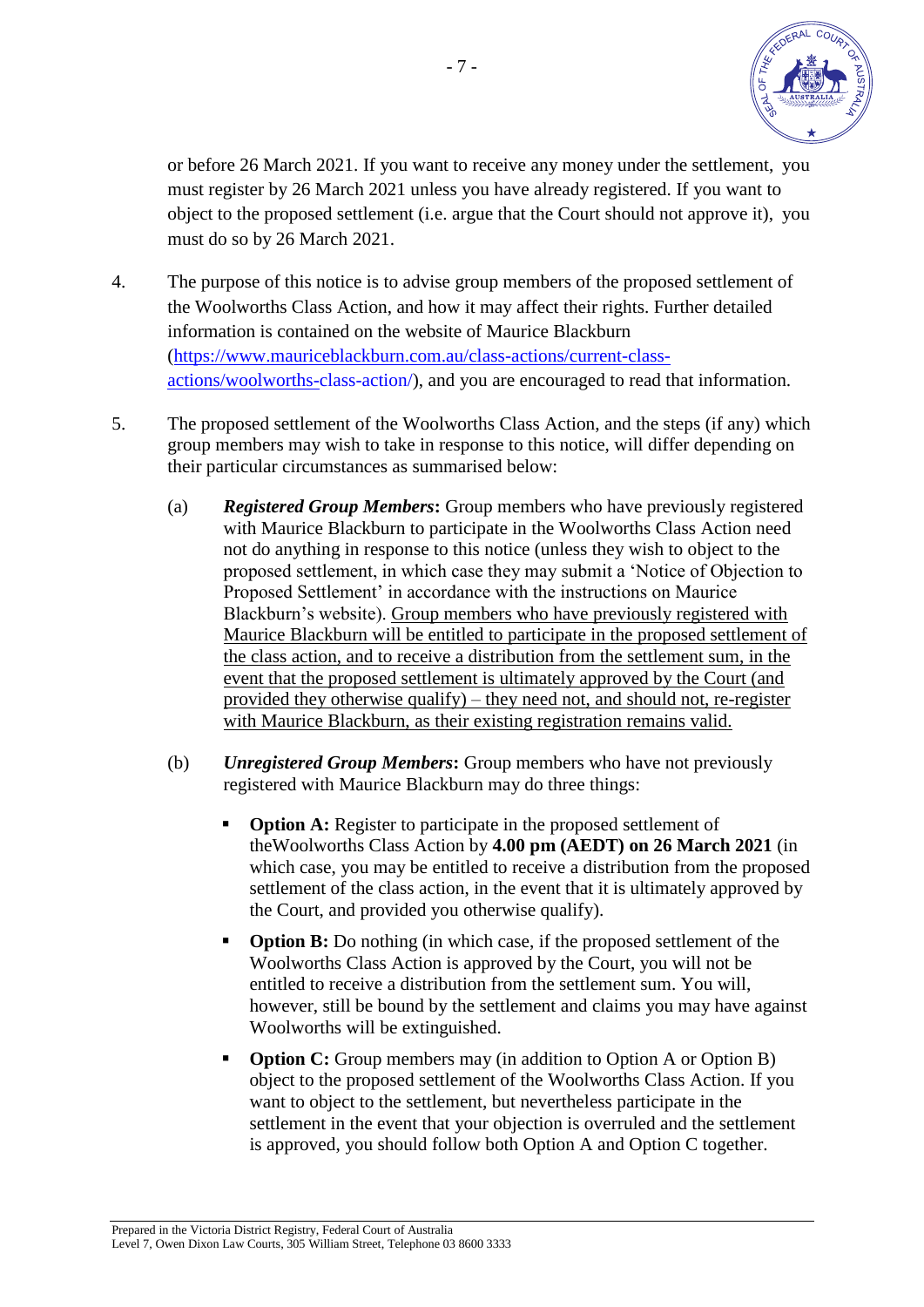

 There are different consequences depending on which of the above you choose. Further details in relation to each of the above options, including the consequences and steps required, are set out on Maurice Blackburn's website [\(https://www.mauriceblackburn.com.au/class-actions/current-class](https://www.mauriceblackburn.com.au/class-actions/current-class-) actions/woolworths-class-action/).

 (c) **Former Group Members:** Group members who submitted an opt out notice prior to the Court-imposed deadline of 4.00 pm (AEDT) on 13 December 2019 need not do anything in response to this notice. By choosing to opt out of the Woolworths Class Action, you are no longer a group member in the class action, and will not be affected by the class action or the proposed settlement of the class action.

As indicated above, further information is available on Maurice Blackburn's website

[\(https://www.mauriceblackburn.com.au/class-actions/current-class-](https://www.mauriceblackburn.com.au/class-actions/current-class-%09actions/woolworths-class-action/)

 [actions/woolworths-class-action/\)](https://www.mauriceblackburn.com.au/class-actions/current-class-%09actions/woolworths-class-action/), under the following headings:

- **Why is the following information important?**
- **What is a class action?**
- **What is the Woolworths Class Action?**
- **Are you a Group Member in the Woolworths Class Action?**
- **Are Group Members liable for legal costs?**
- **The Proposed Settlement**
- **The Settlement Approval Process**
- **What do Group Members need to do?** 
	- o **Registered Group Members**
	- o **Unregistered Group Members**
	- o **Former Group Members**
- **Relevant documents**
- **What if you have further questions?**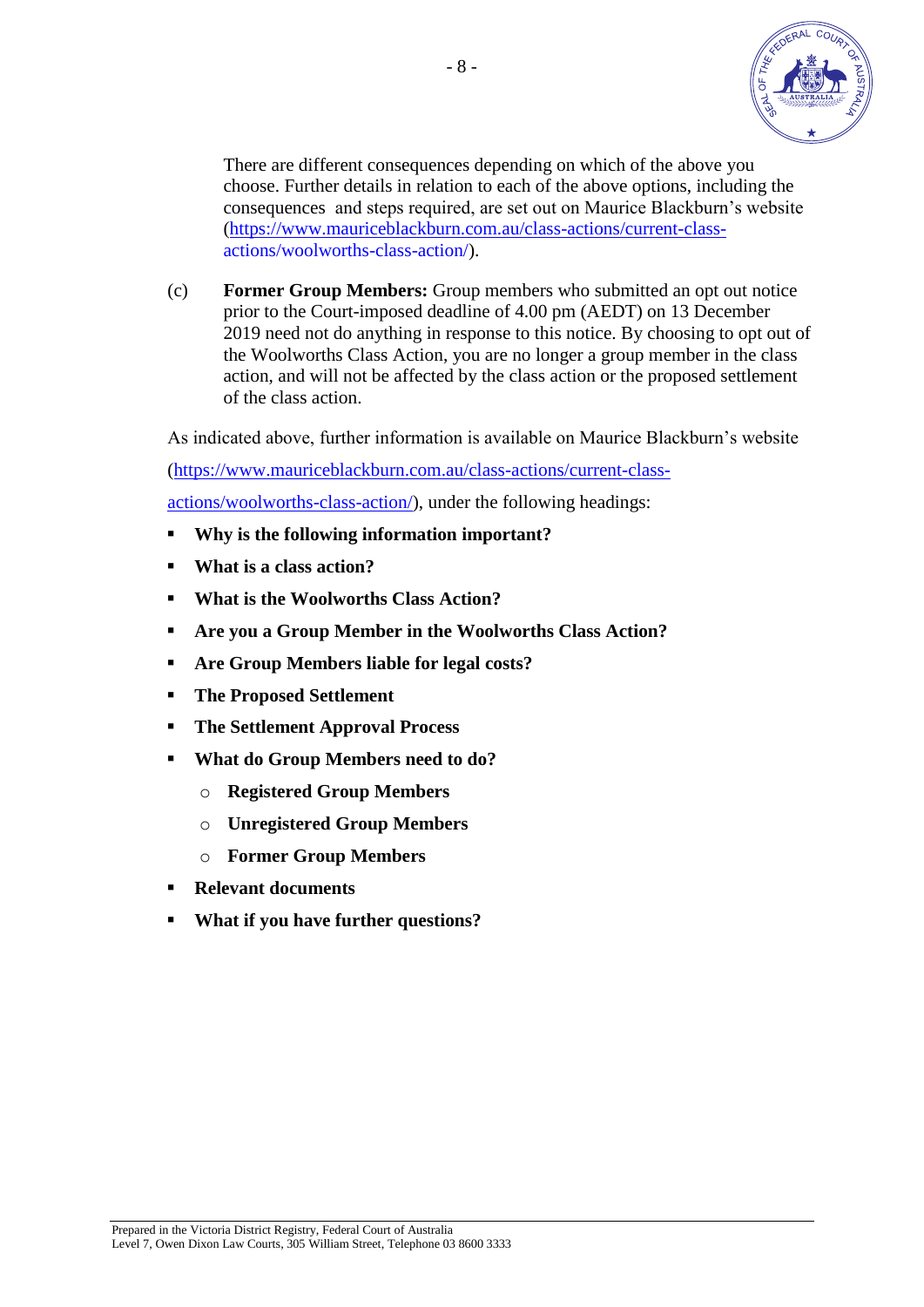

#### **ANNEXURE B**

# **[Maurice Blackburn Website Text]**

#### **Why is the following information important?**

- 1. A class action has been commenced in the Federal Court of Australia against Woolworths Group Ltd (formerly Woolworths Ltd) (ASX:WOW) (**Woolworths**) by Norman Leslie Wills and Jane Anne Danaher as trustees for the Minty Tin Superannuation Fund on behalf of all persons who (save for some limited exceptions):
	- (a) entered into a contract to acquire an interest in ordinary shares in Woolworths (**Woolworths Shares**) during the period 29 August 2014 to 5 May 2015 (inclusive) (**Relevant Period**); and
	- (b) suffered loss or damage by, or which resulted from, the conduct of Woolworths alleged in the class action (and which is summarised in further detail below under the heading 'What is the Woolworths Class Action?'),

#### (**Woolworths Class Action**).

- 2. Group members should previously have received a Court-approved notice in relation to the Woolworths Class Action which set out some of the background to the class action, and advised you of your right to opt out of the class action if you did not wish to participate in it. The deadline for opting out has now passed. Accordingly, this information is directed only to those persons who:
	- (a) have been identified as a potential group member in the Woolworths Class Action; and
	- (b) did not opt out of the Woolworths Class Action (by lodging an opt out notice with the Federal Court) before the deadline of 4.00 pm (AEDT) on 13 December 2019 (any persons who did lodge an opt out notice with the Federal Court before that deadline are no longer part of the Woolworths Class Action, and are not affected by the class action (and any references to 'Group Members' below should be understood as excluding such persons)).
- 3. The Federal Court has ordered that the following information be published for the information of persons who might be members of the group on whose behalf the Woolworths Class Action is brought and may be affected by the action. If you received the Court-approved notice you did so because you have been identified as a potential group member in the Woolworths Class Action. **You should read the following information carefully. Any questions you have concerning the matters set out below should not be directed to the Court**. If there is anything that you do not understand, you should contact Maurice Blackburn, whose contact details are set out below, or alternatively seek your own legal advice.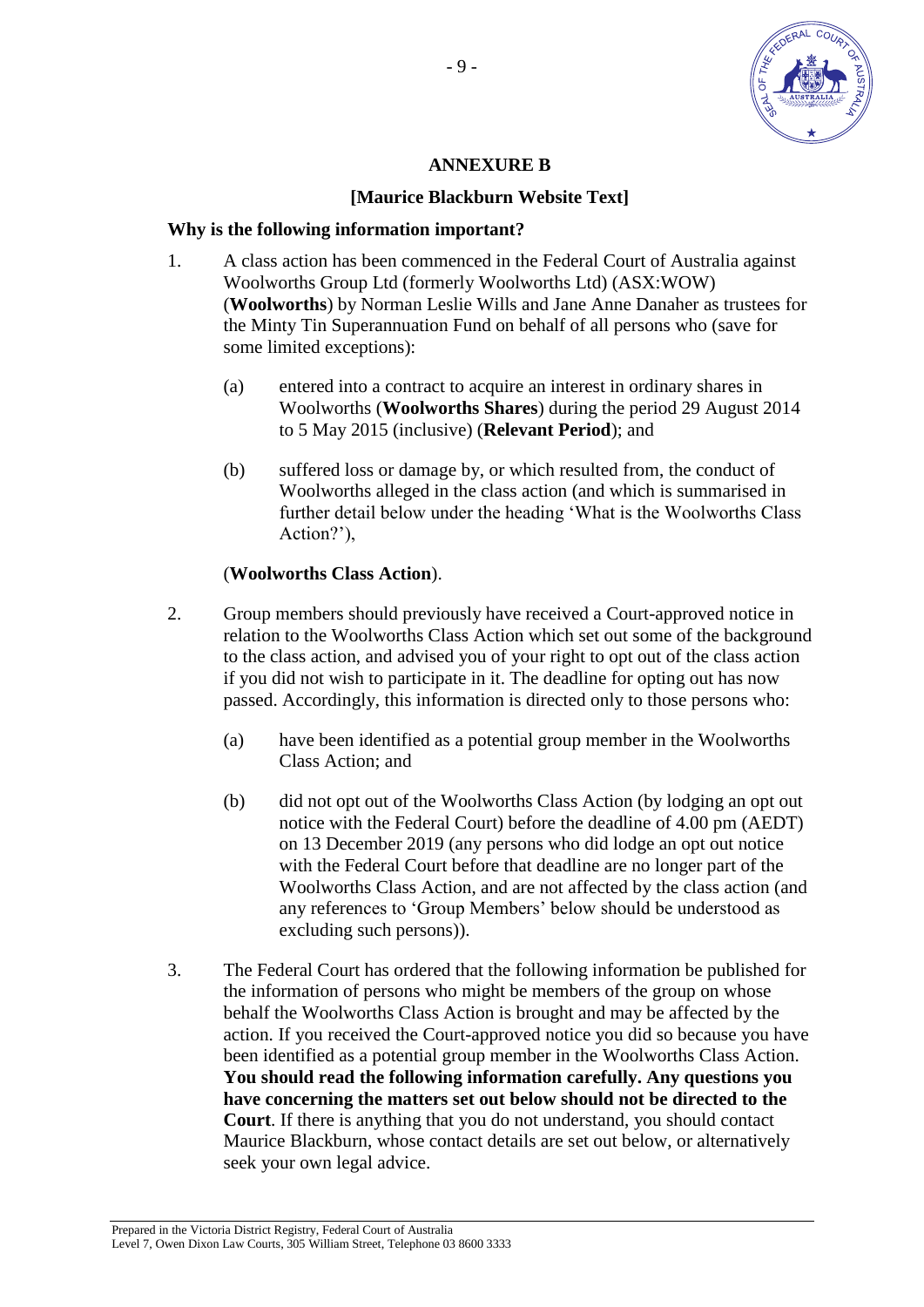

- 4. This page provides important information about:
	- (a) your status as a group member in the Woolworths Class Action;
	- (b) what you need to do if you have not already registered, but wish to do so in order to participate in the proposed settlement described below (and potentially receive some compensation);
	- (c) what will happen if you do not register to participate in the proposed settlement of the Woolworths Class Action; and
	- (d) what you need to do if you wish to object to the proposed settlement of the Woolworths Class Action.

#### **What is a class action?**

- 5. A class action is a legal action that is brought by one or more persons (**Applicant(s)**, being in this case Mr Wills and Ms Danaher) on their own behalf (or in this case in their capacity as trustees) and on behalf of a group of persons (**Group Members**) against another person or persons (Respondent(s), being in this case Woolworths), where the Applicant(s) and the Group Members all have similar claims against the Respondent(s).
- 6. The Applicants in a class action do not need to seek the consent of Group Members to commence a class action on their behalf, or to identify a specific Group Member or Members. However, Group Members can cease to be Group Members by 'opting out' of the class action before the Court-imposed deadline. An explanation of how Group Members could opt out was contained in a previous notice to Group Members and, as noted above, the deadline for opting out has now passed.

#### **What is the Woolworths Class Action?**

- 7. The Woolworths Class Action was commenced on 10 September 2018 in the Victorian Registry of the Federal Court of Australia. The background to the Woolworths Class Action, in summary, is that:
	- (a) on 29 August 2014 (being the start of the Relevant Period) Woolworths issued a profit guidance for the 2014/15 financial year (**FY15**), which included a statement that it expected to achieve net profit after tax (**NPAT**) growth for FY15 in the range of 4-7% above the previous year's NPAT (**FY15 Profit Guidance**);
	- (b) between 22 September 2014 and 27 November 2014, Woolworths made several statements in relation to its FY15 Profit Guidance;
	- (c) on 27 February 2015, Woolworths announced its half year results and issued a revised profit guidance for FY15 which included a statement that it expected growth in FY15 NPAT before significant items would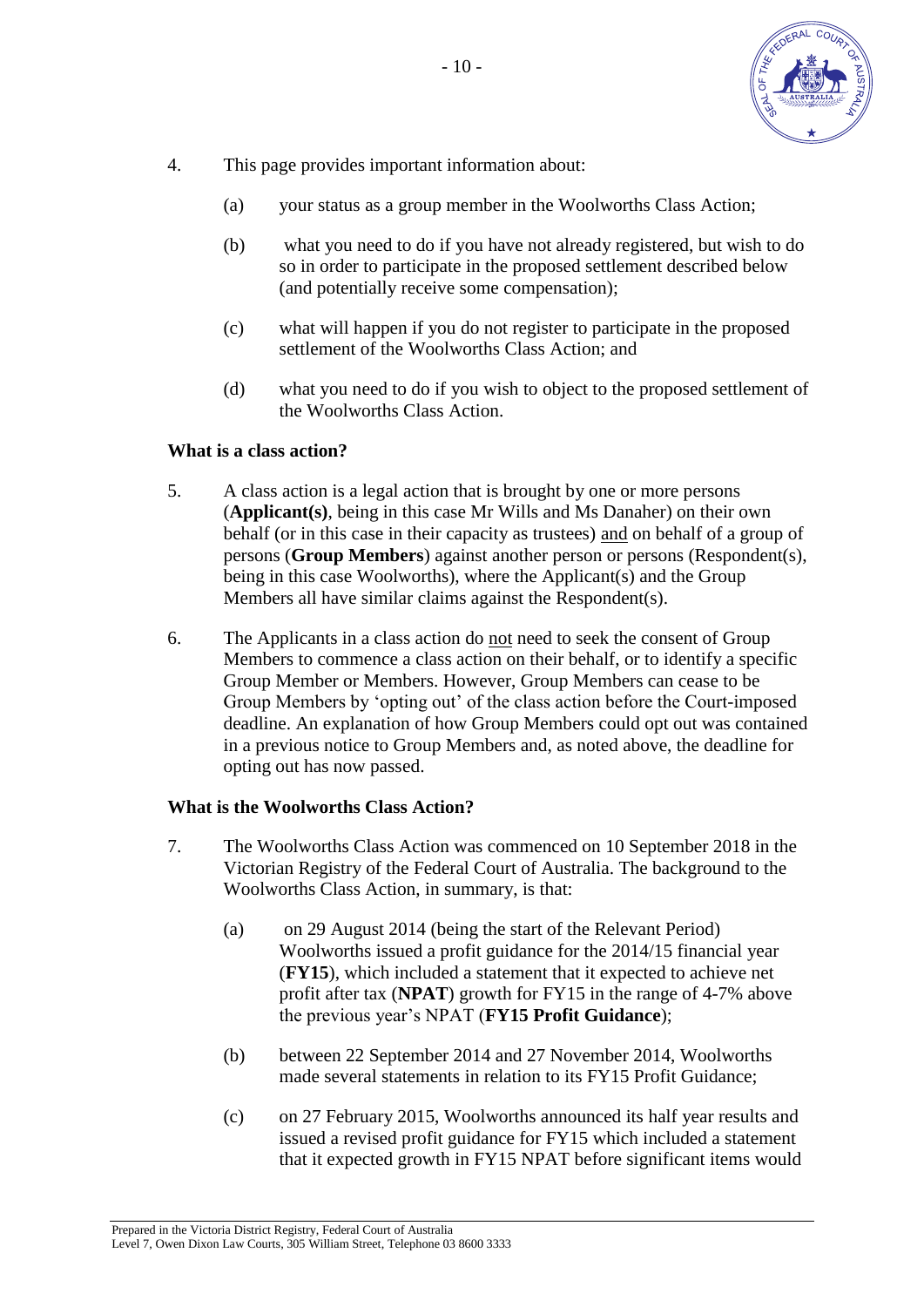

 be towards the lower end of the current analysts' consensus range of 1.8-6.6% NPAT growth (**Revised FY15 Profit Guidance**);

- (d) following that announcement, Woolworths' share price declined by approximately 12% over the course of three trading days, from 27 February 2015 to 3 March 2015;
- (e) on 6 May 2015 Woolworths held an 'Investor Day', at which it made various statements which the Applicants allege caused the market to doubt the Revised FY15 Profit Guidance; and
- (f) on 6 May 2015 Woolworths' share price declined by approximately 5%.
- 8. In the Woolworths Class Action the Applicants allege that:
	- (a) between 29 August 2014 and 27 February 2015 Woolworths made representations relating to the FY15 Profit Guidance without having a reasonable basis for those representations; and/or
	- (b) at all times between 29 August 2014 and 6 May 2015 there was information concerning the FY15 Profit Guidance that ought to have been, but was not, disclosed by Woolworths to the ASX; and/or
	- (c) between 27 February 2015 and 6 May 2015 Woolworths made representations relating to the Revised FY15 Profit Guidance without having a reasonable basis for those representations and/or there was information concerning the Revised FY15 Profit Guidance that ought to have been, but was not, disclosed by Woolworths to the ASX; and
	- (d) consequently, throughout the whole of the Relevant Period:
		- (i) Woolworths contravened various provisions of the *ASX Listing Rules*, the *Corporations Act 2001* (Cth), the *Australian Securities and Investments Commission Act 2001* (Cth) and the *Australian Consumer Law* by failing to comply with its continuous disclosure obligations and/or engaging in conduct that was misleading or deceptive (or likely to mislead or deceive); and
		- (ii) the price of Woolworths Shares was inflated above their true value and/or the price that would otherwise have prevailed, thereby causing loss to persons who entered into a contract to acquire Woolworths Shares during that period (for which Woolworths is liable to compensate the Applicants and Group Members).
- 9. The detailed allegations are set out in the Applicants' Further Amended Statement of Claim filed with the Federal Court on 25 May 2020. Woolworths denies the allegations made against it, and Woolworths' responses to the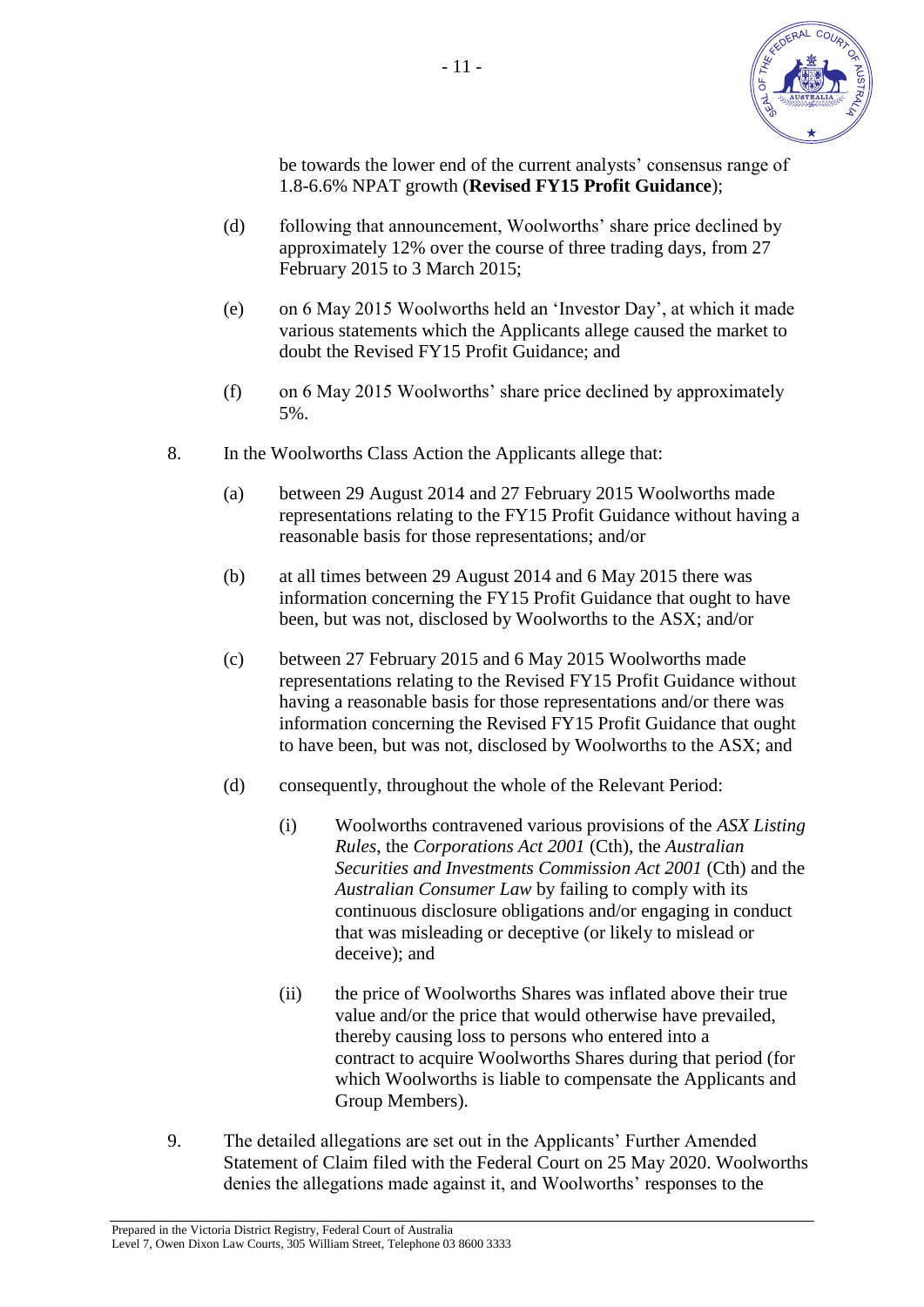

 allegations are set out in its Defence to the Further Amended Statement of Claim filed with the Federal Court on 3 July 2020. Copies of these (and other) documents can be downloaded from this page (under the heading 'Relevant documents' below), or by contacting Maurice Blackburn, whose contact details are set out below.

#### **Are you a Group Member in the Woolworths Class Action?**

- 10. The Woolworths Class Action is currently 'open', which means that (save for some limited exceptions) it includes as Group Members all persons who entered into a contract to acquire an interest in Woolworths Shares during the Relevant Period.
- 11. Specifically, you are a Group Member in the Woolworths Class Action if (save for some limited exceptions) you satisfy the following criteria:
	- (a) you entered into a contract to acquire an interest in Woolworths Shares during the Relevant Period (i.e. 29 August 2014 to 5 May 2015 (inclusive));
	- (b) you suffered loss or damage by, or which resulted from, the conduct of Woolworths alleged in the Woolworths Class Action (and which is summarised above); and
	- (c) you did not opt out of the Woolworths Class Action on or before 13 December 2019.
- 12. You may disregard the information set out below if you do not satisfy the above criteria and your rights will not be affected by the proposed settlement of the Woolworths Class Action which is described further below.
- 13. If you do satisfy the above criteria, you should read the following information carefully as it will affect your legal rights.
- 14. If you are unsure as to whether or not you are a Group Member, you should contact Maurice Blackburn, whose contact details are set out below, or alternatively seek your own legal advice.

#### **Are Group Members liable for legal costs?**

- 15. The Applicants have retained Maurice Blackburn to act as their solicitors, but it is not necessary for you or other Group Members to retain Maurice Blackburn in order to participate as a Group Member.
- 16. The costs of the Woolworths Class Action have, to this point, been funded in part by Maurice Blackburn and in part by International Litigation Funding Partners Pte Ltd (**ILFP**) (in the latter case, pursuant to various Funding Agreements entered into between ILFP and the Applicants and between ILFP and some of the Group Members).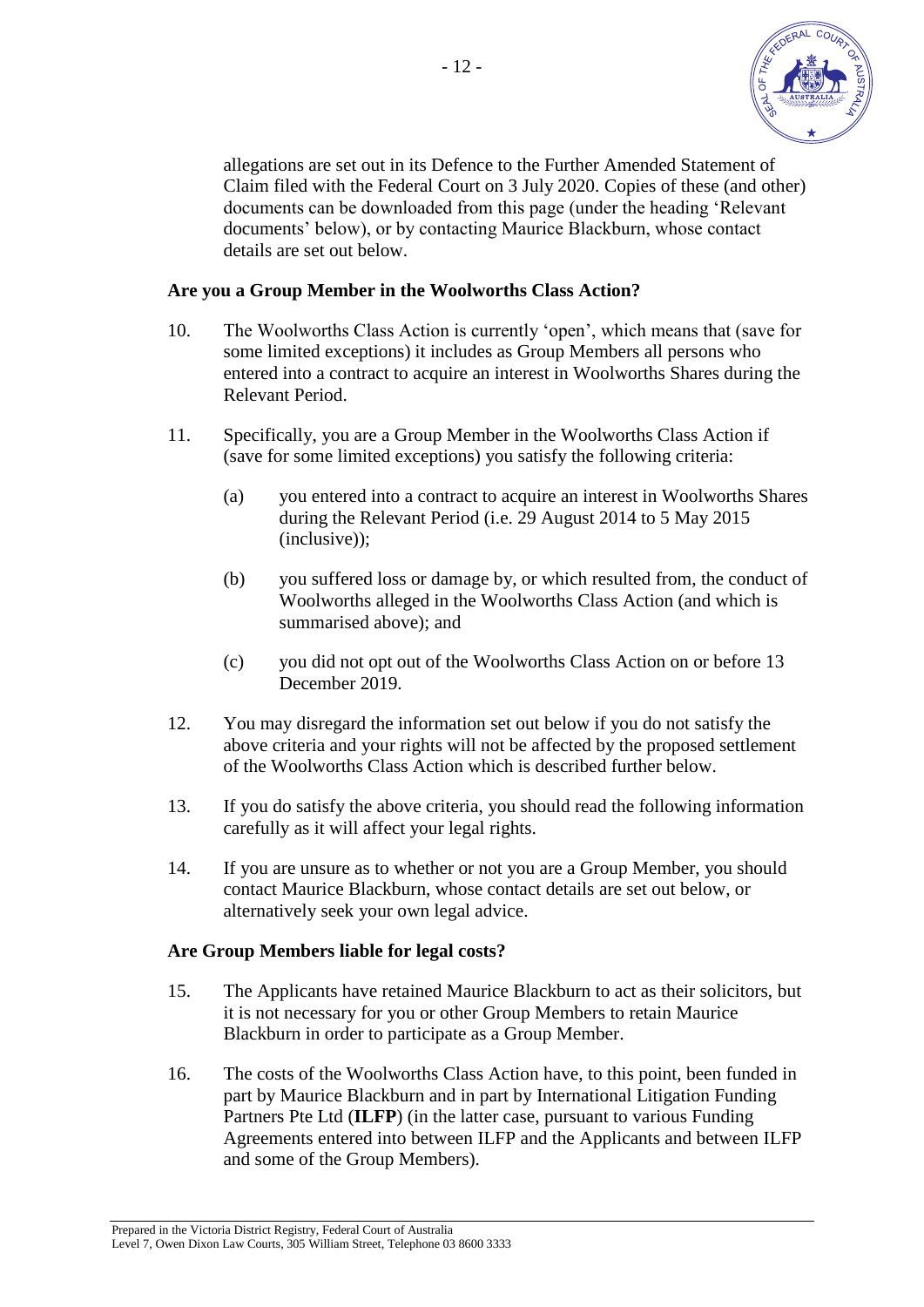

- 17. Specifically, throughout the course of the class action ILFP:
	- (a) indemnified the Applicants and Group Members against any adverse costs orders that might be made against them in the Woolworths Class Action;
	- (b) paid into Court amounts totalling \$2.5 million as security for such adverse costs orders; and
	- (c) paid the majority of the legal costs incurred in conducting the Woolworths Class Action (including the costs of solicitors, barristers and experts).
- 18. If the proposed settlement of the Woolworths Class Action is approved by the Court, it is likely that the Court will order that the total legal and funding costs of conducting the class action be deducted from the aggregate settlement sum, before calculating each Group Member's entitlement. In other words, the legal and funding costs of conducting the Woolworths Class Action will be spread equitably among all participating Group Members. Thus, if you are eligible to participate as a Group Member in the distribution of the settlement sum, your share of the settlement (if any) will be calculated and paid to you after deduction of legal and funding costs – under no circumstances will you, by registering to participate in the proposed settlement, be liable to pay any 'out of-pocket' costs, whether to Maurice Blackburn, to ILFP or otherwise.

# **The Proposed Settlement**

- 19. The initial trial of the Woolworths Class Action was scheduled to commence on 2 February 2021. Shortly prior to that date, the parties agreed to a proposed settlement of the Woolworths Class Action under which Woolworths will, without admission of liability, pay **\$44.5 million** inclusive of interest and costs (**Settlement Sum**) in full and final settlement of the claims of the Applicants and Group Members.
- 20. The proposed settlement does not come into effect unless it is approved by the Federal Court. If the proposed settlement is approved by the Court, there are likely to be some substantial deductions from the Settlement Sum before distribution of any monies to eligible Group Members:
	- (a) *Legal costs and disbursements*: Maurice Blackburn will seek payment of the reasonable legal costs incurred in conducting the Woolworths Class Action, estimated at approximately \$13.6 million up to 31 January 2021 (and, as indicated above, so that they are shared on an equitable basis by all Group Members). It will be a matter for the Court to determine the amount of legal costs which it considers is fair and reasonable, and which may therefore be deducted from the Settlement Sum.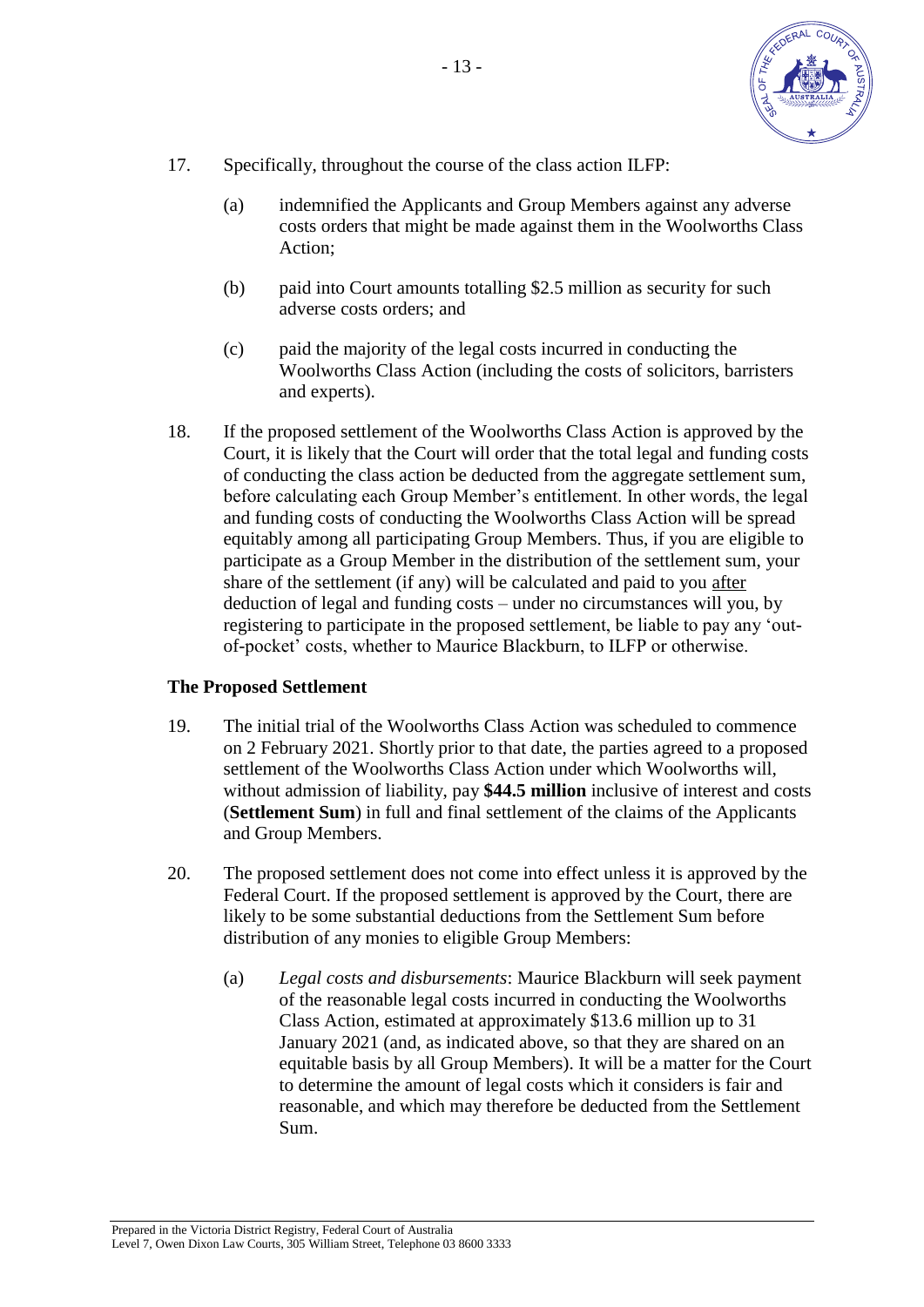

- (b) *Litigation funding charges*: The costs and adverse costs risks of the Woolworths Class Action (including the provision of security for costs in the amount of \$2.5 million) have been funded by ILFP pursuant to various Funding Agreements between ILFP and the Applicants and between ILFP and some of the Group Members. The Applicants will seek Court approval for a payment of approximately \$7.42 million to ILFP (representing approximately one-sixth (or 16.67%) of the Settlement Sum) in return for its funding of the Woolworths Class Action. Again, it will be a matter for the Court to determine the amount of litigation funding charges which are reasonable in the circumstances of the case, and which may therefore be deducted from the Settlement Sum.
- (c) *Applicants' reimbursement payment*: The Applicants will seek payment of an amount of up to \$40,000 for the time, inconvenience and expense incurred by them in conducting the Woolworths Class Action on behalf of, and for the mutual benefit of, all Group Members, to be deducted from the Settlement Sum. Again, any such payment is subject to approval by the Court.
- 21. If the Court approves the proposed deductions from the Settlement Sum referred to above, there will be approximately \$23.44 million available for distribution to Group Members (plus any interest accrued on the Settlement Sum, less any further legal costs incurred in obtaining Court approval of the proposed settlement and distributing the Settlement Sum to Group Members (with all such further costs likewise being subject to the Court's approval)).
- 22. At the present time, it is not possible to estimate how much (if any) each registered Group Member will receive by way of a distribution from the proposed settlement, because that will depend on a number of factors including:
	- (a) the amount of the payments to Maurice Blackburn and ILFP on account of legal and funding costs which the Court approves as fair and reasonable;
	- (b) the number of Group Members who ultimately register to participate in the proposed settlement before the Court-imposed deadline; and
	- (c) the time(s) at which, and the price(s) for which, each registered Group Member acquired and sold their Woolworths Shares during the Relevant Period.
- 23. The amount of the Settlement Sum which is ultimately available for distribution to registered Group Members will be distributed in accordance with a Settlement Distribution Scheme to be approved by the Court (**Scheme**), including a proposed Loss Assessment Formula (**LAF**) (which details how each Group Member's entitlement to a share of the Settlement Sum will be calculated). A copy of the Applicants' proposed Scheme (excluding the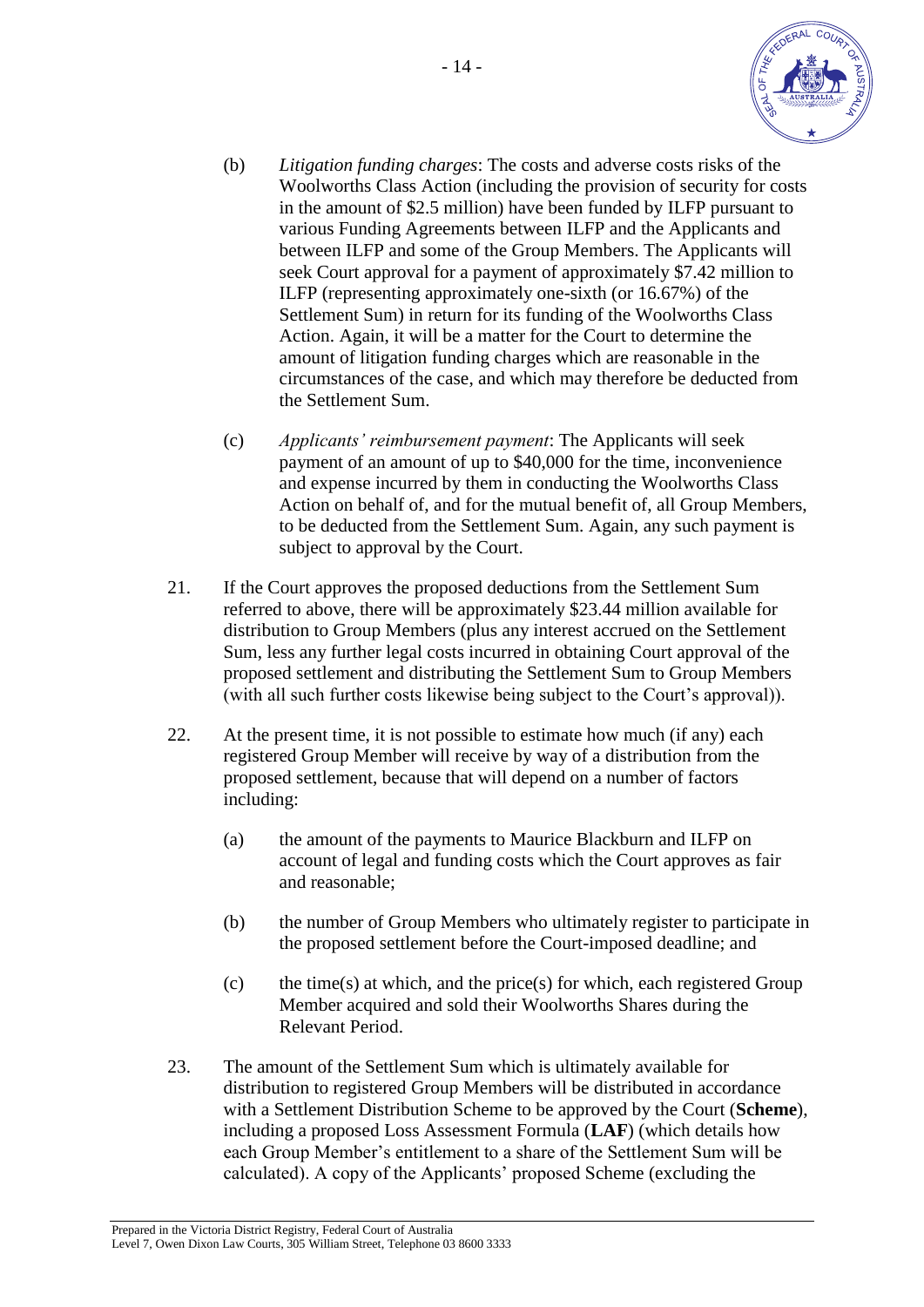

 confidential LAF) can be downloaded from this page (under the heading 'Relevant documents' below), or by contacting Maurice Blackburn, whose contact details are set out below. If you wish to obtain a copy of the confidential LAF, you may do so by requesting a copy from Maurice Blackburn and by signing and returning to Maurice Blackburn a confidentiality undertaking.

- 24. In addition, the settlement deed also provides for all Group Members to release and discharge Woolworths and its related parties (which includes Woolworths' current and former directors and officers) from:
	- (a) each and every claim made by or on behalf of the Applicants or any Group Member in the Woolworths Class Action, including each of the claims articulated in the Applicants' Further Amended Originating Application and/or Further Amended Statement of Claim; and
	- (b) any and all claims arising from, in connection with, in respect of or related to:
		- (i) any matter which is or ever has been the subject of the Woolworths Class Action, including any matter specified in the Applicants' original Statement of Claim or Amended Statement of Claim filed in the Woolworths Class Action; and
		- (ii) the Woolworths Class Action itself, including the administration of the Scheme and the costs of, and incidental to, the Woolworths Class Action.

 Thus, if the proposed settlement is approved by the Court, Group Members (whether they register to participate in the settlement or not) will be bound by the settlement, and will not be permitted to make any subsequent claim against Woolworths in relation to the above matters.

# **The Settlement Approval Process**

- 25. The Court will only approve the proposed settlement if it is satisfied that the settlement is fair and reasonable in the interests of the Group Members, including as between the Group Members. If the Court is not so satisfied, it will not approve the proposed settlement (in which case, the Woolworths Class Action will continue and there will be no distribution of monies to Group Members unless and until the Applicants are successful in the class action, or a further settlement is reached and approved).
- 26. The Court will hear the application for approval of the proposed settlement at **10.15 am on 23 April 2021** at the Federal Court in Melbourne. As a result of the current COVID-19 pandemic, and depending on the circumstances at that time, that hearing may take place either in person or by video.
- 27. If you are a Group Member in the Woolworths Class Action, you have the right, if you wish, to attend that hearing and/or to make submissions as to why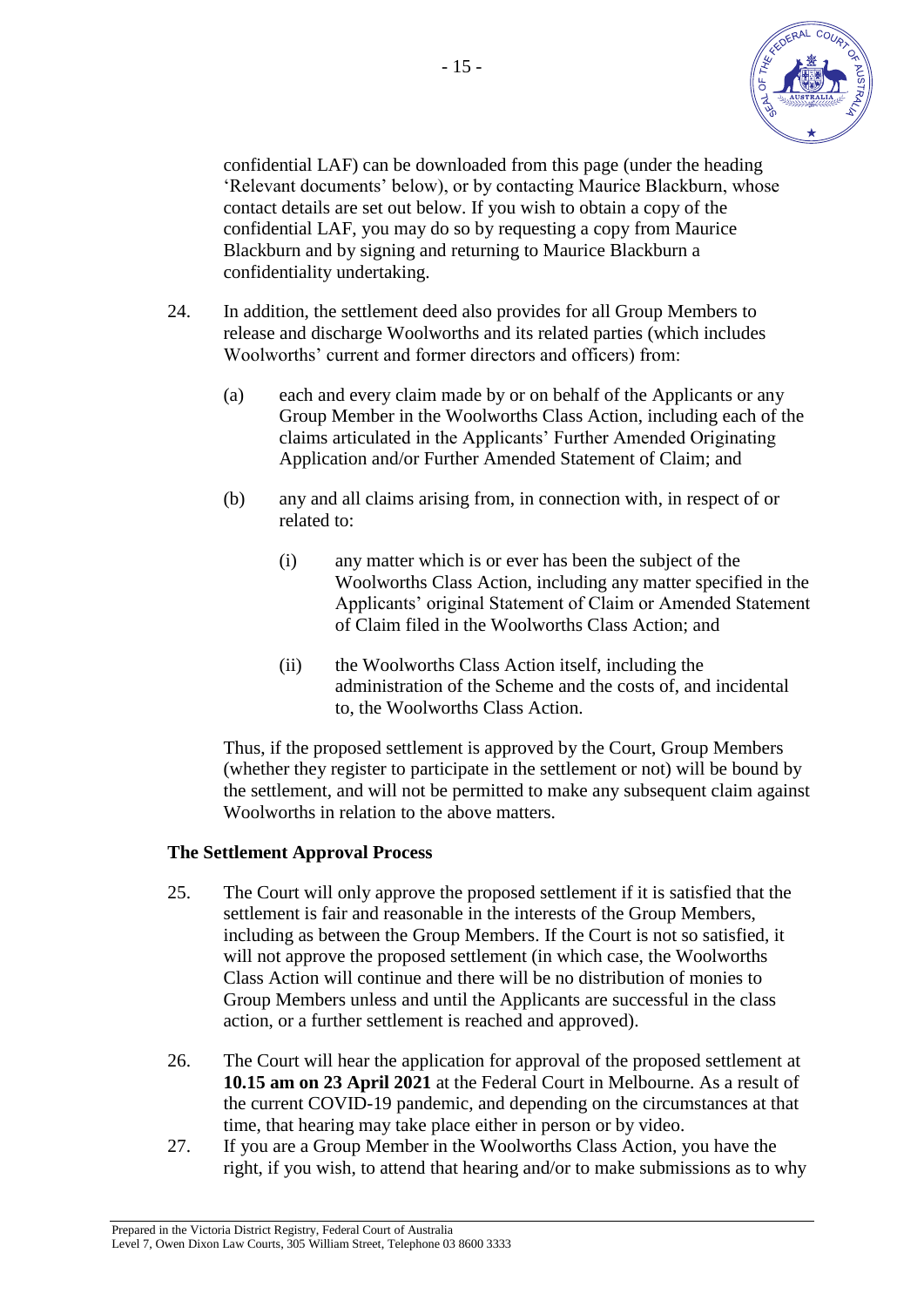

 the Court should, or should not, approve the proposed settlement (or any particular aspect of it). If you wish to exercise that right, you need to follow the steps outlined below (under the sub-heading 'Option  $C -$ Object to the Proposed Settlement' below).

# **What do Group Members need to do?**

# *Registered Group Members*

- 28. As advised in the notice which all Group Members should have received, Group Members who have previously registered with Maurice Blackburn to participate in the Woolworths Class Action need not do anything at the present time. Such Group Members will be entitled to participate in the proposed settlement of the Woolworths Class Action in the event that it is approved by the Court (and provided they otherwise qualify), and specifically need not, and should not, re-register with Maurice Blackburn (as their existing registration remains valid).
- 29. Registered Group Members may, however, object to the proposed settlement (or any aspect of it), should they wish to do so, by following the steps set out below (under the sub-heading 'Option C – Object to the Proposed Settlement' below).

#### *Unregistered Group Members*

- 30. Group Members who have not previously registered with Maurice Blackburn to participate in the Woolworths Class Action may do the following three things:
	- **Option A**: Register to participate in the proposed settlement of the Woolworths Class Action.
	- **Option B**: Do nothing.
	- **Option C**: Group Members may (in addition to Option A or Option B) object to the proposed settlement of the Woolworths Class Action.

 There are different consequences depending on which of the above you choose.

# *Option A – Register to Participate*

- 31. Group Members who wish to receive a distribution from the proposed settlement of the Woolworths Class Action must register their claim by no later than **4.00 pm (AEDT) on 26 March 2021** by completing and submitting the online registration form.
- 32. If the proposed settlement is approved by the Court, any Group Members who register their claim by **4.00 pm (AEDT) on 26 March 2021**, and who provide sufficient information to enable Maurice Blackburn to verify that they are a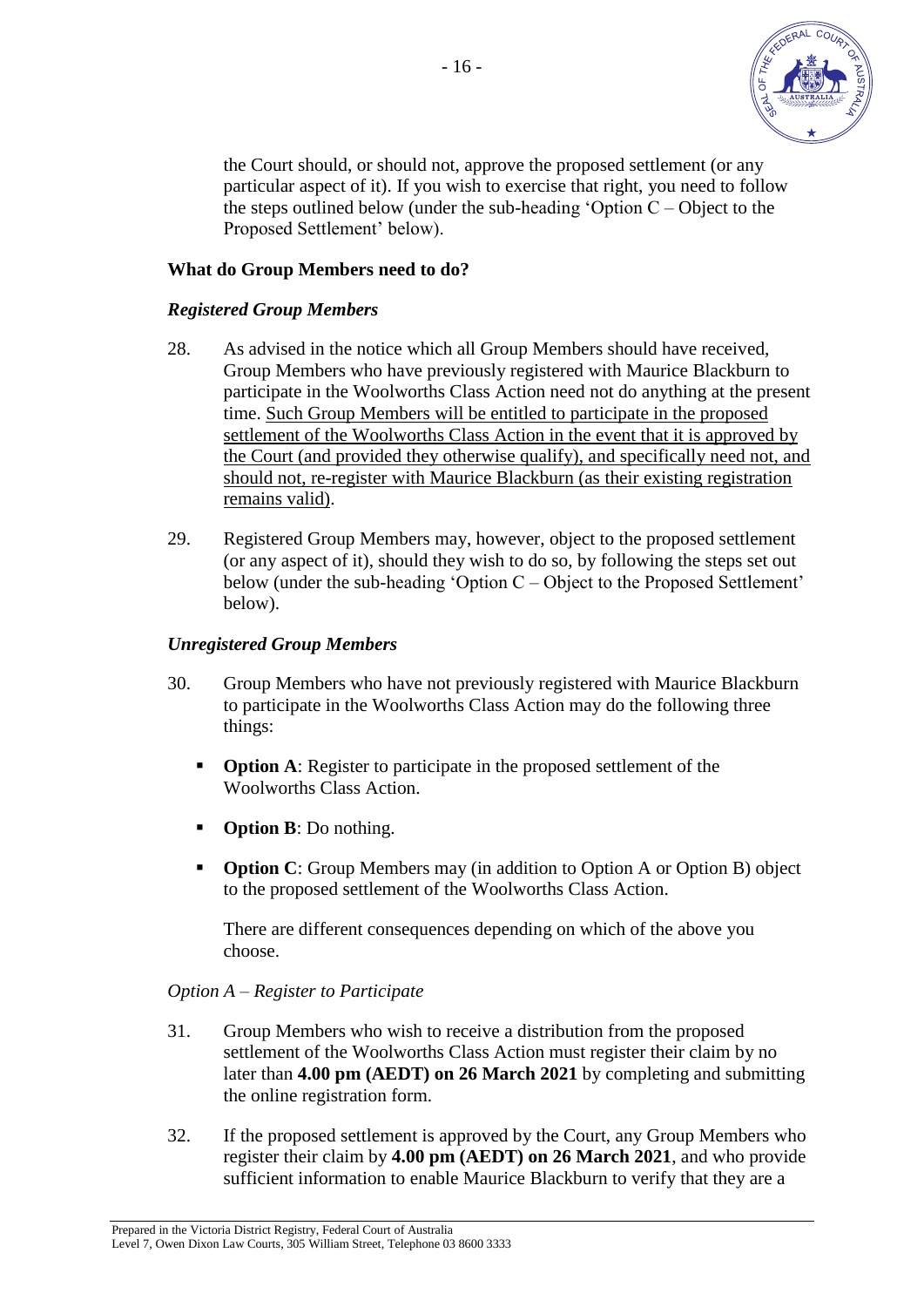

 Group Member (i.e. that they satisfy the criteria set out above under the heading 'Are you a group member in the Woolworths Class Action?'), may be entitled to receive a distribution from the Settlement Sum. The precise amount of that distribution (if any) is presently uncertain, for the reasons set out above under the heading 'The Proposed Settlement' (but, in any event, any such distributions will be calculated in accordance with the Scheme and the LAF as approved by the Court).

33. There is no cost to register your claim. Your registration must be completed and received by Maurice Blackburn before **4.00 pm (AEDT) on 26 March 2021**. Registrations received after that time will not be accepted, and you will be treated as having not validly registered (see Option B below).

#### *Option B – Do Nothing*

34. Group Members who do nothing (i.e. do not register before the applicable deadline) will remain as Group Members for all purposes, but will not, unless the Court determines otherwise, be entitled to receive a distribution from the proposed settlement of the Woolworths Class Action. Thus, if the Court approves the proposed settlement, Group Members who do nothing will be bound by the settlement (and therefore not able to pursue the same or similar claims against Woolworths in the future), but will not be entitled to receive a distribution from the Settlement Sum.

# *Option C - Object to the Proposed Settlement*

- 35. If you are a Group Member you have the right, if you wish, to make submissions as to why the Court should, or should not, approve the proposed settlement (or any particular aspect of it). If you wish to exercise that right, you must complete the Notice of Objection to Proposed Settlement form below, and email it to:
	- (a) the Federal Court (vicreg@fedcourt.gov.au); and
	- (b) Maurice Blackburn (Woolworths@mauriceblackburn.com.au),

by no later than **4.00 pm (AEDT) on 26 March 2021**.

- 36. Any Group Member who so objects may also (but is not obliged to) appear before the Court at the hearing of the application to approve the proposed settlement at 1**0.15 am on 23 April 2021** at the Federal Court in Melbourne.
- 37. You may make such submissions whether or not you have registered to participate in the Woolworths Class Action.
- 38. Any objections received by the Court will be considered by the Court, along with all of the other evidence and submissions filed by the parties, in determining whether or not to approve the proposed settlement.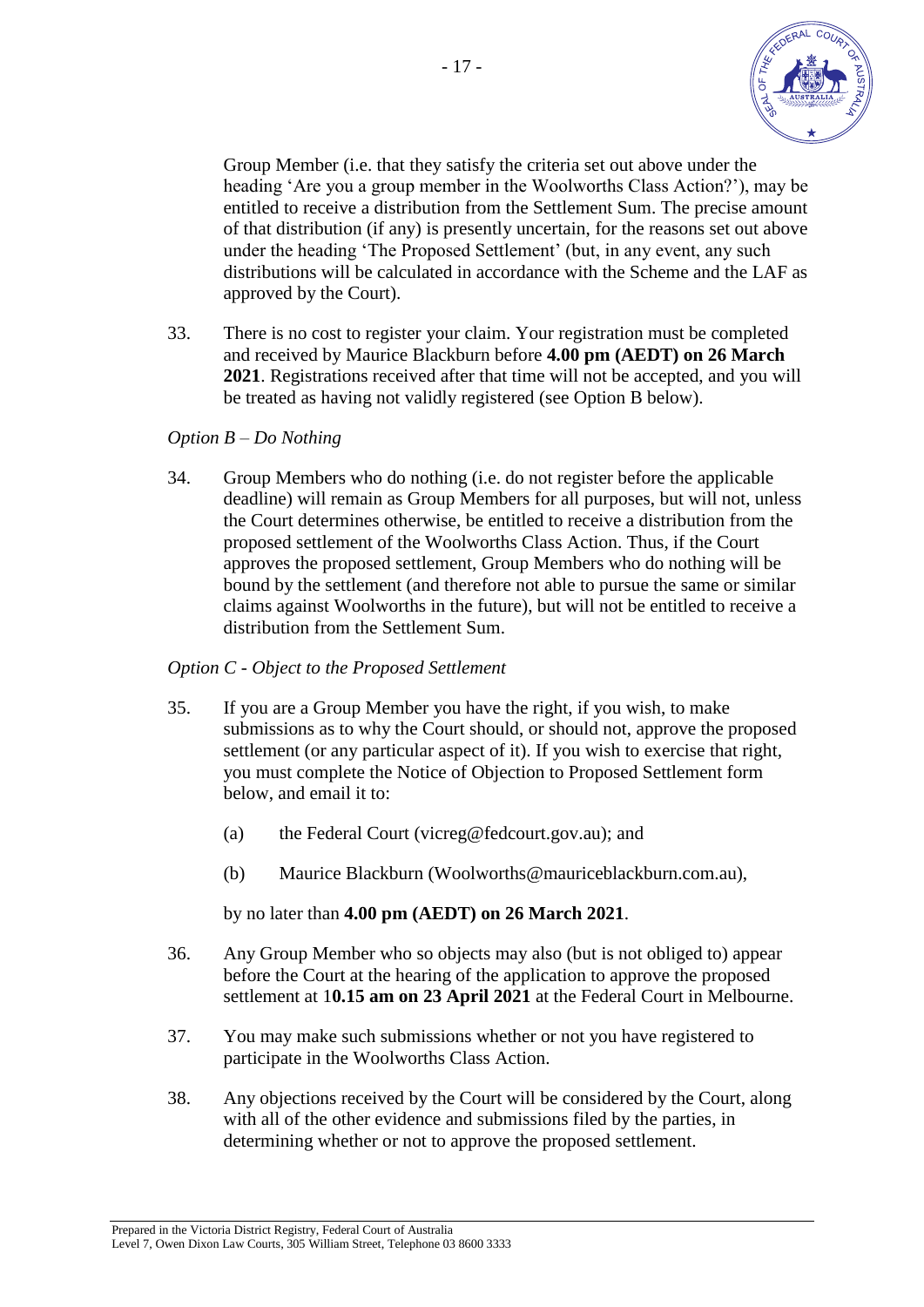

# *Former Group Members*

39. As advised in the notice which all Group Members should have received, group members who submitted an opt out form prior to the Court-imposed deadline of 4.00 pm (AEDT) on 13 December 2019 need not do anything further. By choosing to opt out of the Woolworths Class Action, such persons are no longer Group Members in the class action, and will not be affected by the class action or the proposed settlement referred to above.

# **Relevant documents**

40. *[Insert links to the Notice, the Notice of Objection to Proposed Settlement, the Further Amended Originating Application dated 25 May 2020, the Further Amended Statement of Claim dated 25 May 2020, the Defence to the Further Amended Statement of Claim dated 3 July 2020, the applicants' proposed Settlement Distribution Scheme (excluding the Loss Assessment Formula), and the orders which the Court makes on 12 February 2021*]

# **What if you have further questions?**

41. If you have any questions or queries, you may contact Maurice Blackburn as follows:

 Email: Woolworths@mauriceblackburn.com.au Tel: 1800 931 357 Post: Maurice Blackburn Level 8, 179 North Quay Brisbane Qld 4000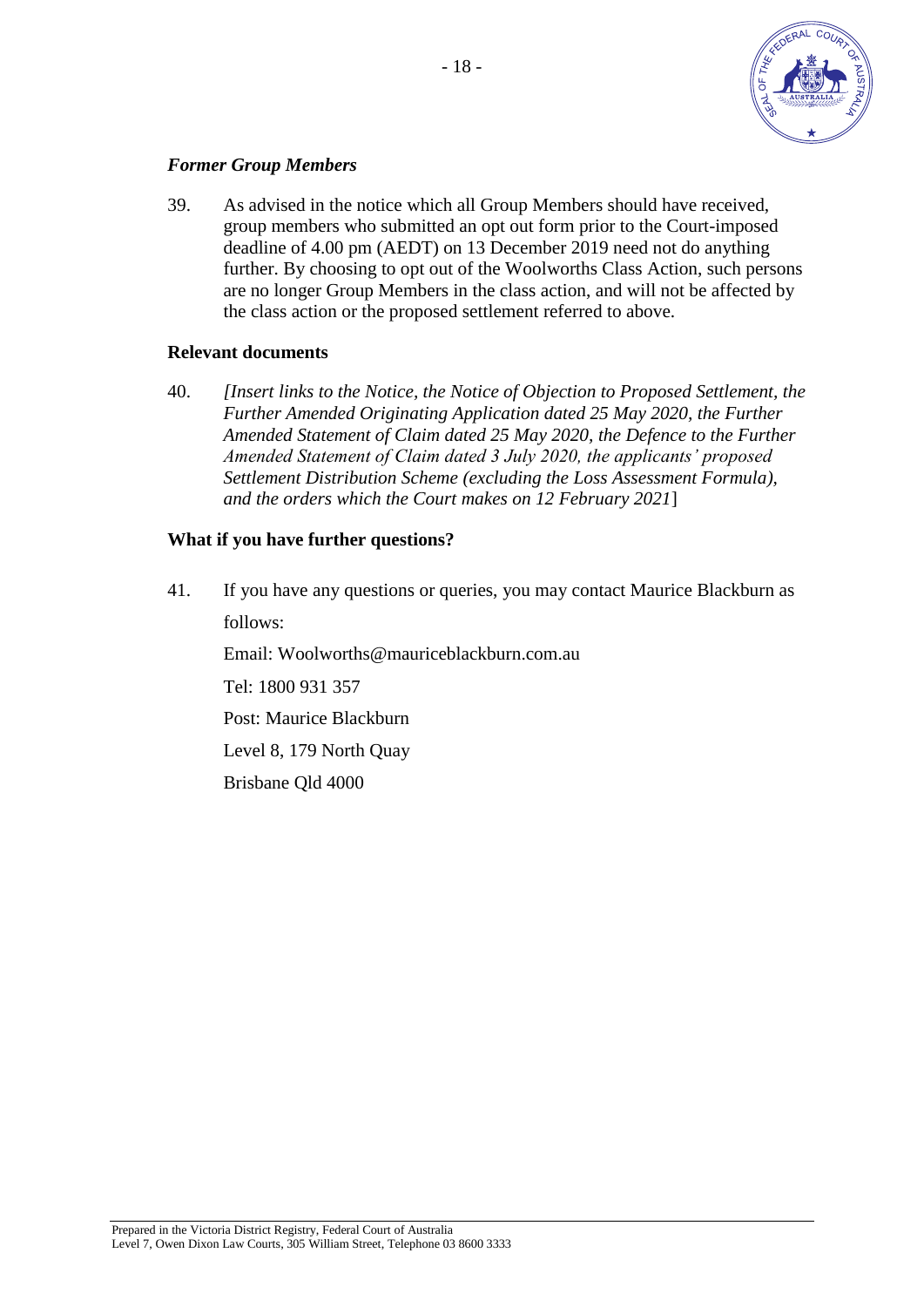

# **ANNEXURE C**

**[Notice of Objection to Proposed Settlement]** 

*Complete this form only if you intend to object to the proposed settlement of the Woolworths Class Action* 

# **NOTICE OF OBJECTION TO PROPOSED SETTLEMENT**

# **FEDERAL COURT OF AUSTRALIA**

# **WOOLWORTHS CLASS ACTION**

#### *Wills & Anor v Woolworths Group Ltd*

# **(VID 1131 of 2018)**

#### To:

- the Federal Court of Australia (vicreg@fedcourt.gov.au); and ٠
- Maurice Blackburn (Woolworths@mauriceblackburn.com.au).

The person identified below gives notice that they object to the proposed settlement of the Woolworths Class Action:

#### **DETAILS OF OBJECTOR** A.

| Name of group member ( <i>i.e.</i> the person or<br>entity who acquired shares in Woolworths<br>during the relevant period)                                                                          |  |
|------------------------------------------------------------------------------------------------------------------------------------------------------------------------------------------------------|--|
| Contact name (if different from name of<br>group member), and authority to complete<br>this form on group member's behalf<br>(e.g. director / secretary of group member,<br>lawyer for group member) |  |
| Postal address                                                                                                                                                                                       |  |
| Email address                                                                                                                                                                                        |  |
| Telephone number(s)                                                                                                                                                                                  |  |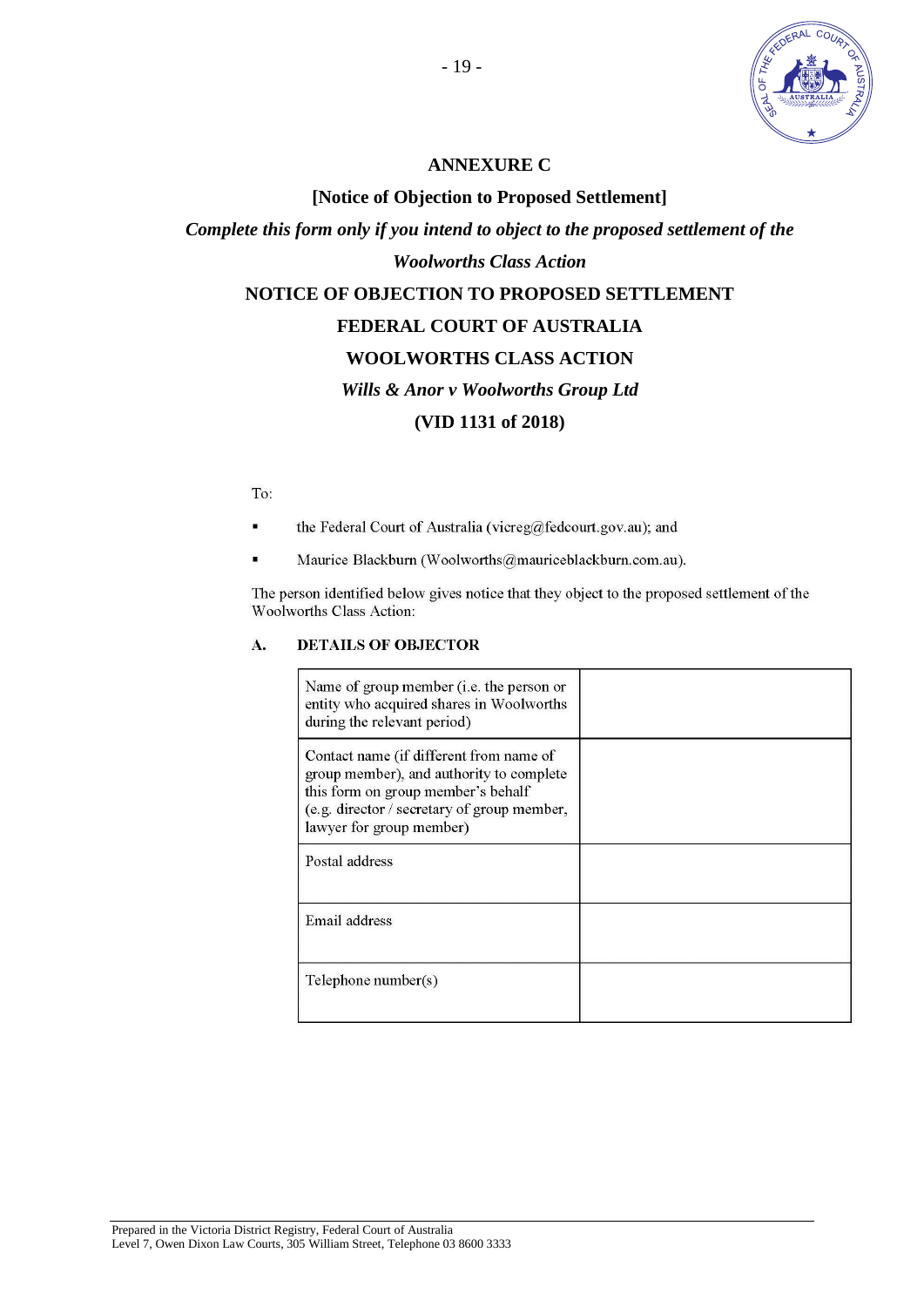

#### **GROUND(S) OF OBJECTION**  $B.$

The ground(s) for my objection to the proposed settlement are as follows (set out in the space below any submissions you wish to make - you may attach additional pages if necessary):

#### C. **ATTENDANCE AT HEARING ON 23 APRIL 2021:**

- I do not intend to appear at the settlement approval hearing, but wish for my  $\square$ submission to be considered in my absence
- $\Box$ I do intend to appear at the settlement approval hearing

(please tick one of the above two options)

If you do intend to appear at the settlement approval hearing, please complete the following:

- $\Box$ I will appear on my own behalf
- $\Box$